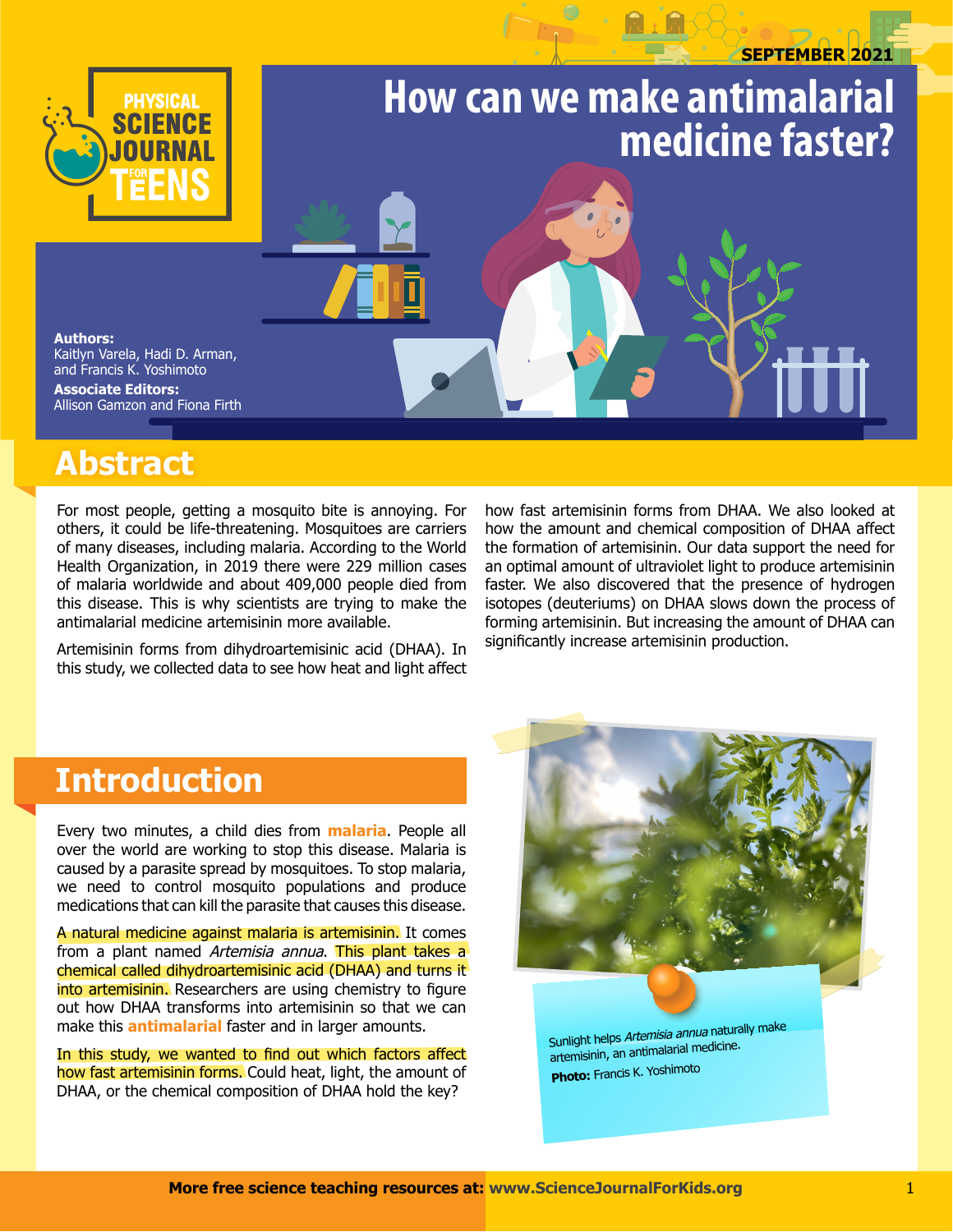

### **Methods**

#### **Experiment 1:**

We placed samples of DHAA under an **infrared** light, in a bath of hot oil, and under an **ultraviolet light** (UV). The samples remained in their environments for 2.5 hours. We also put a sample of artemisinin under the UV lamp for 8 days to see how UV light can affect artemisinin. Then we measured the amount of artemisinin present in each sample using a **nuclear magnetic resonance (NMR) spectrometer** and a **mass spectrometer**.

For our next two sets of experiments, we created a form of DHAA in the lab that contains three **deuterium** atoms (Fig. 1). Deuterium is an **isotope** of hydrogen. The most common form of hydrogen (H) has one proton and no neutrons. Deuterium (D) has one proton and one neutron, so it is heavier than hydrogen.

An isotope is an atom that has the same number of protons as other atoms of the element, but it has a different number of neutrons. Think about an apple, which may look the same as another apple on the outside but has a different number of seeds on the inside.

#### **Experiment 2:**

We tested how fast DHAA with deuterium converted to artemisinin in a dark room, by a window, and under a UV lamp. We used a set of samples with 100 micrograms of DHAA and a set with only 10 micrograms of DHAA.

### **Results**

#### **Experiment 1:**

The UV light sample showed a larger amount of artemisinin compared to the infrared and hot bath samples. But when artemisinin was left under UV light for 8 days, the amount of artemisinin started to decrease. Instead, we found a chemical that had all the atoms of artemisinin, but in a different arrangement that does not kill the parasite that causes malaria.

#### **Experiment 2:**

In the first 24 hours, our DHAA with deuterium formed artemisinin 3.3 times faster in the light and 49 times faster under the UV light. However, at 120 and 312 hours, the rates of formation were about the same in the dark samples and the natural light samples. Under the UV light at 120 and 312 hours, the amount of artemisinin was 5.9 times and 50 times less compared to the dark. (See Table 1.) There

#### **Experiment 3:**

We mixed DHAA with and without deuteriums in a 1 to 1 ratio. then we looked for artemisinin using a mass spectrometer. By mixing the two forms of DHAA, we can directly compare how fast DHAA turns into artemisinin when it has deuterium and when it doesn't.



**Figure 1:**

A comparison of DHAA with our DHAA with deuterium. Our DHAA has three deuterium atoms on the 15th carbon instead of hydrogen.

was less artemisinin because the chemical with a different arrangement was forming.

We also learned that the amount of DHAA affects how much artemisinin forms. When we used 100 micrograms and 10 micrograms, we found that the vials with 100 micrograms made 39 times more artemisinin.

**Experiment 3:**

Artemisinin formation was faster for the DHAA without deuterium.

> **Please see Table 1 on Page <sup>3</sup>**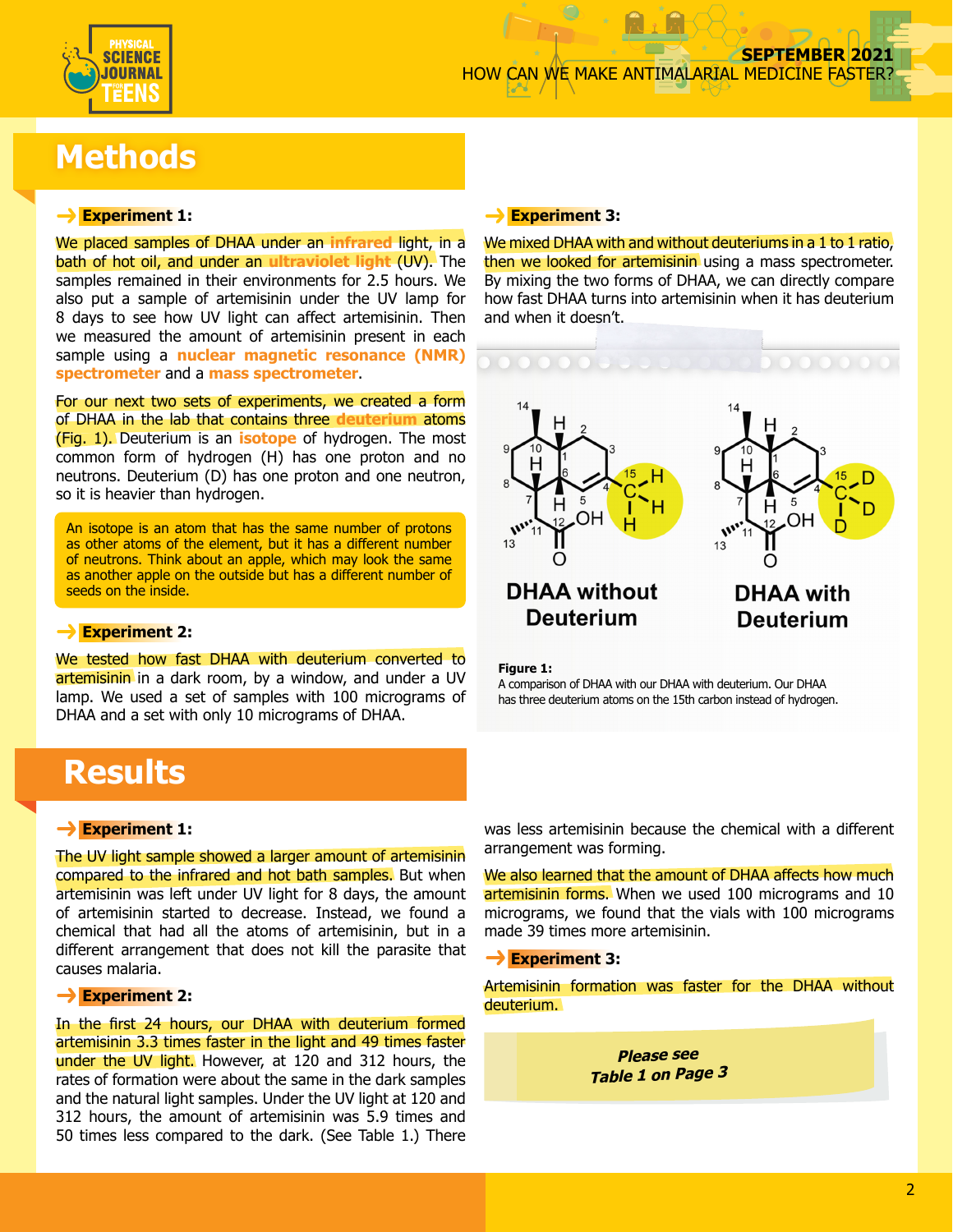

|           | <b>Artemisinin Rate Comparison</b><br>(How many times faster artemisinin is produced compared to dark) |                      |                 |
|-----------|--------------------------------------------------------------------------------------------------------|----------------------|-----------------|
|           | <b>Dark</b>                                                                                            | <b>Natural Light</b> | <b>UV Light</b> |
| 24 hours  |                                                                                                        | 3.3                  | 49              |
| 47 hours  |                                                                                                        | 3.5                  | 28              |
| 120 hours |                                                                                                        | 1.2                  | 0.17            |
| 320 hours |                                                                                                        | $1.1\,$              | 0.02            |

#### **Table 1:**

Results of the 100 microgram deuterium samples in the dark, natural light, and UV lamp over time.

What happens to the rate of artemisinin formation over time for the natural light and UV samples?

### **Discussion**

Our results show that we need large amounts of DHAA and an optimal amount of UV light to produce the greatest amount of artemisinin. That is, we need enough but not too much in order to get the maximum amount of artemisinin as quickly as possible. You can probably think of some things in your life that work like that – for example, you need to eat enough food at lunch but not too much in order to have energy for your afternoon classes (but not fall asleep!).

Artemisinin forms faster in UV light than natural light, while heat doesn't help at all. But if the DHAA is under UV light

for too long, it forms a new product that doesn't have antimalarial properties. Also, 10 times more DHAA created 39 times more artemisinin.

We also found out that artemisinin formation was faster for the DHAA without deuterium. You might think that means we wasted our time making the isotope with deuterium, but actually, it's always useful to find out what we shouldn't bother doing in the future!

### **Conclusion**

Scientists are working hard to make treatments for malaria available at a low cost. You can help through donations to organizations such as [Nothing but Nets.](http://nothingbutnets.net) They send mosquito nets to countries in need.

Make sure to protect yourself from mosquitoes too! Wear long sleeves and pants and/or use insect repellent when you are in areas with mosquitoes. Also make sure doors and windows close properly so they can't get into your home. Even if you don't have to worry about malaria, there are other diseases mosquitoes can carry.

#### **REFERENCES**

Kaitlyn Varela, Hadi D. Arman, and Francis K Yoshimoto (2021) Synthesis of [15,15,15-<sup>2</sup>H<sub>3</sub>]-Dihydroartemisinic Acid and Isotope Studies Support a Mixed Mechanism in the Endoperoxide Formation to Artemisinin. Journal of Natural Products. **<https://doi.org/10.1021/acs.jnatprod.1c00246>**

World Health Organization: Malaria

**<https://www.who.int/news-room/fact-sheets/detail/malaria>**

Science Journal for Kids: How does a plant make an antimalarial medicine?

**<https://sciencejournalforkids.org/articles/how-does-a-plant-make-an-antimalarial-medicine/>**

Online simulator PHET: Isotopes and Atomic Masses

**[https://phet.colorado.edu/sims/html/isotopes-and-atomic-mass/latest/isotopes-and-atomic-mass\\_en.html](https://phet.colorado.edu/sims/html/isotopes-and-atomic-mass/latest/isotopes-and-atomic-mass_en.html)**

**DOI: <http://doi.org/10.6084/m9.figshare.14748255>**